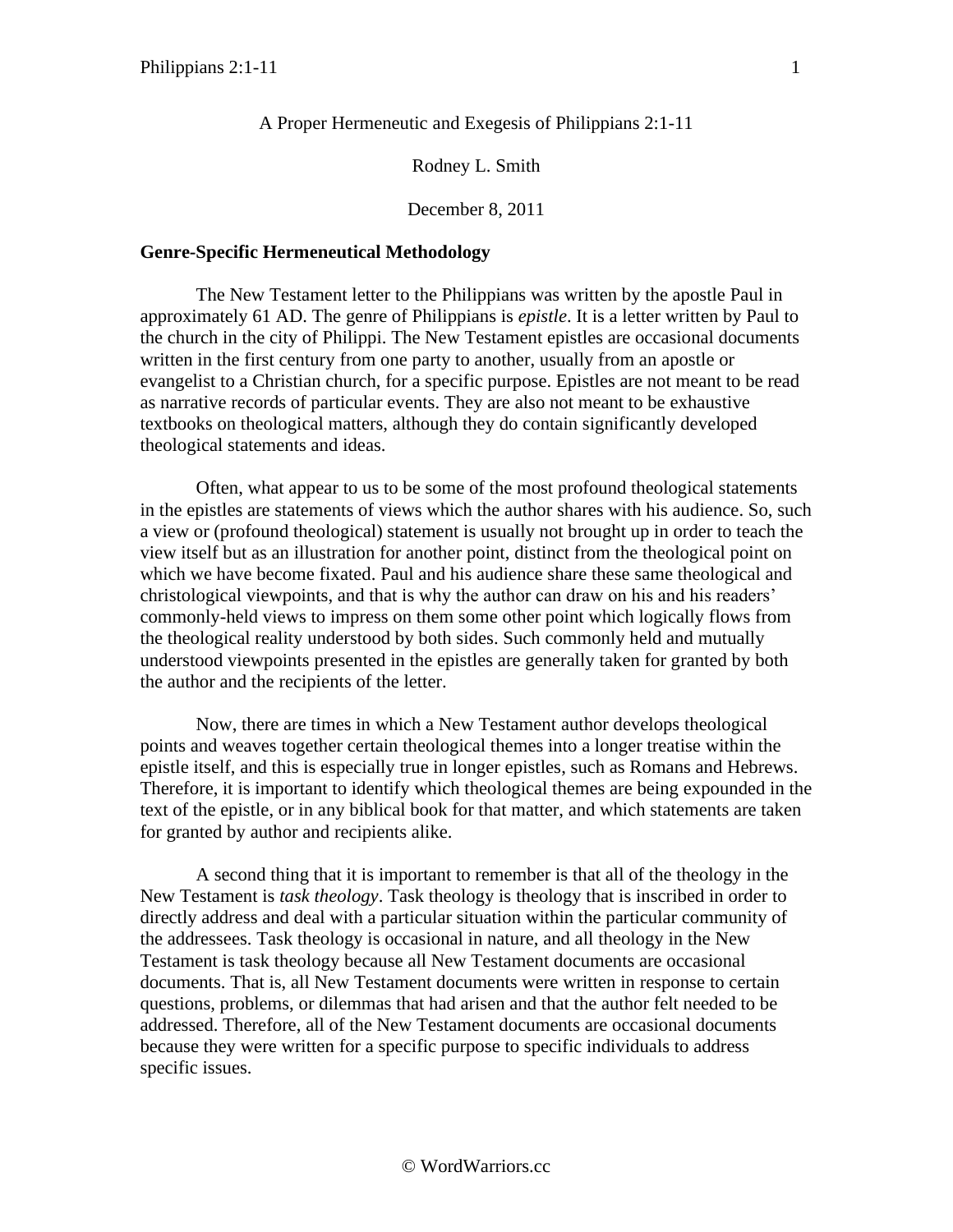So, what we look for first when studying a New Testament epistle is the occasion and purpose of the document. We want to ask questions like: Why was it written? What questions and problems does it address? Why are these particular situations being addressed? Much of this important situational information may come from the epistle itself. However, it is generally helpful to enlighten ourselves with background information concerning the times and situations of both the author and the recipients first. This will make exploration of the theological treatise within the epistles much more informed and fruitful.

When studying particular addresses and problems within an epistle, it is very important to identify the *main idea* of the passage. Ask: What is the author's central message? What is the gist of it? and try to summarize what the author is saying in one sentence. Next, we want to identify *supporting statements*, statements that support the main idea. Thirdly, after we have thus examined the central message of the passage, we then want to ask pointed *hermeneutical questions* of the passage. Hermeneutical questions help us search for more information that might be contained in the passage which in some way helps develop, emphasize, or otherwise support the author's message. These questions also help us see how all the parts of the passage fit together and undergird the main idea of the text. Some examples of deeper hermeneutical questions are: What likely problems or situations is the author addressing in this passage? Why was this particular passage written? What response does the author hope to elicit from the readers of this passage? In order to know how a particular passage should be applied in contemporary times and situations, its *application* to the situation of the original audience must be ascertained first. Then, we can identify appropriate parallels between contemporary situations and the situation of the recipients.

#### **Philippians: Getting the Big Picture**

The apostle Paul wrote this epistle to the church in the Roman city of Philippi while under house arrest in Rome (Philippians 1:1, 13-14, NIV & NIV, 2002). The primarily purpose of the letter is that it seems to be a thank you letter from Paul for a monetary gift that the church had sent him (Philippians 4:10-20, NIV). Paul also uses the occasion of writing this letter to inform the church of his current circumstances and wellbeing  $(1:1-26)$ , to encourage them to live holy and work toward perfect unity  $(1:27-$ 2:16; 4:1-9), to attend to the affairs and wellbeing of the church (2:17-30), and to admonish them to follow his example in seeking to know and obtain the righteousness that comes through faith in Christ Jesus (chapter 3). Although Paul's main purpose for writing Philippians was to thank them for sending their gift of support (NIV, 2002), the bulk of the letter addresses Christian living and unity within the church (Philippians 1:27- 4:9).

Paul begins the epistle by addressing the entire church at Philippi, including the leadership and ministers and thanking God for their fellowship in the gospel (Philippians 1:1-7, NKJV). He then informs them that he prays their love will continually increase so that they might be true representatives of the righteousness of Jesus Christ (vv. 8-11). Next, Paul reminds them that all of his affliction and troubles have helped to further the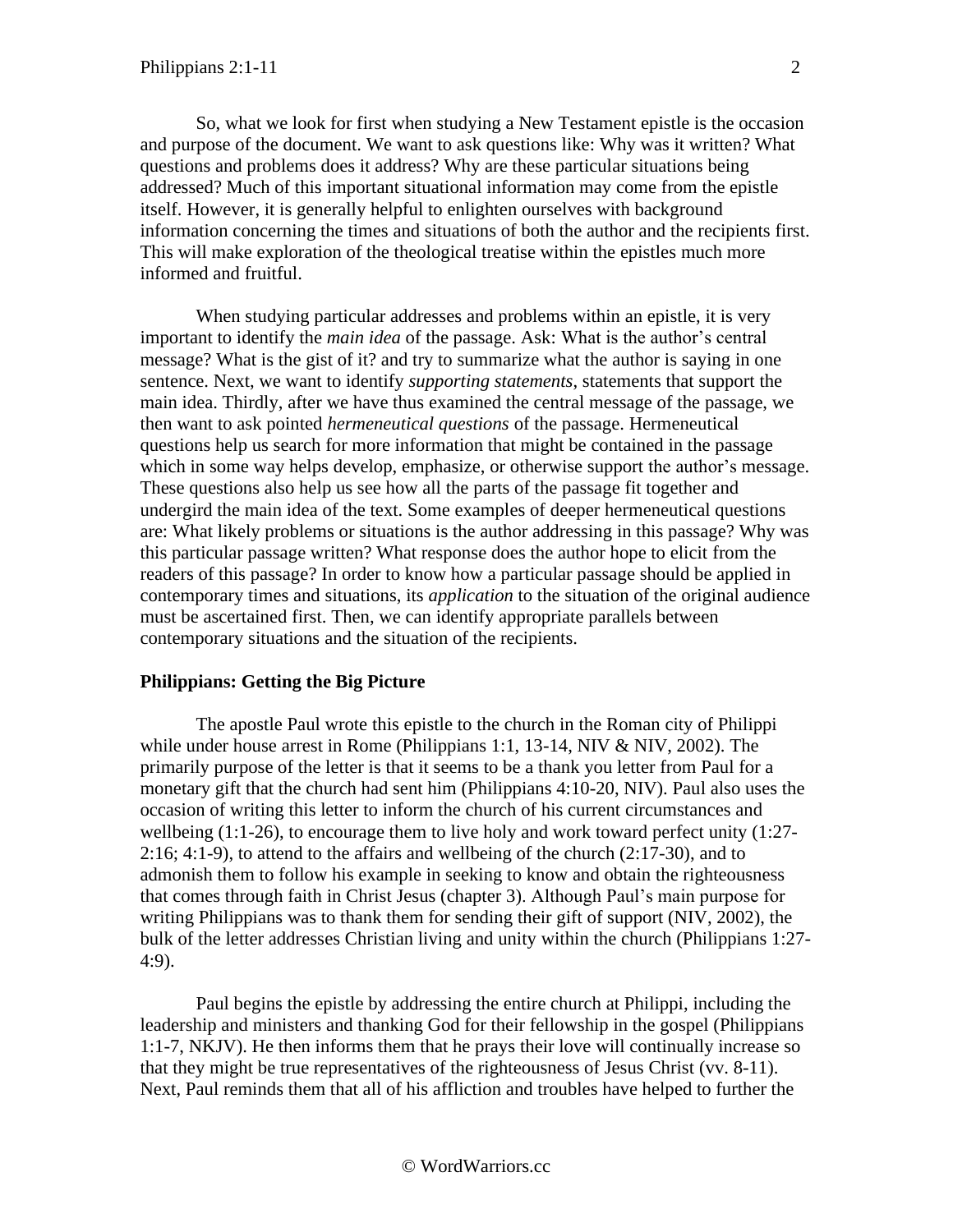gospel, both by his personal witness as well as by inspiring others to preach Christ (vv. 12-18). Paul goes on to describe his certainty that the Lord will deliver him, although he is uncertain whether it will be through his death for the cause of Christ or by allowing him to go free so that he can continue to labor for the gospel (vv. 19-26). Either way, God will receive the glory  $(v, 20)$ . For Paul, "to live is Christ, and to die is gain"  $(v, 21)$ . Finally, Paul admonishes them to live Christ-like lives in all their conduct for the sake of the gospel, so that whether or not he will be able to see them again, the message will be proven true to everyone by the unity and boldness of the church in the face of their sufferings (vv. 27-30).

### **Thesis Statement of the Passage: Philippians 2:1-11**

Paul admonishes the church to work toward perfect unity by humbling themselves and putting the needs of others before their own in the same way that Jesus, being God, humbled Himself to the point of becoming a human and dying a sinner's death. This one long sentence summarizes Paul's message here in Philippians 2 verses 1-11. Now, to dig deeper into the passage, to check our work and the accuracy of this statement as well as mine for any additional points or implications we might not have noticed or covered in the thesis statement, we will engage a two-step hermeneutical process. First, we will compare three different reputable translations, the NKJV, NIV, and NLT. Next, we will ask pointed hermeneutical questions of the text as we understand it based on the translations. For a description of this second step, see Strauss (2011), page 78. In answering our interpretative questions, we will employ sound logic and reason and consult

### Interpretation Step 1: Comparing Translations

Philippians 2:1-11 is an encouragement to the Philippians to be humble servants of one another. The ultimate example which we are to follow is Jesus Christ Himself, and He is the greatest example of humility and self-sacrificial servitude. Paul builds upon the incarnation, life, and crucifixion of Jesus to demonstrate how the Philippian Christians should behave toward one another. Reading from the New Living Translation (NLT), verse 3 simply states, "Don't be selfish; don't try to impress others," and the New International Version (NIV) reads, "Do nothing out of selfish ambition or vain conceit" (Philippians 2:3, NLT & NIV). While the first part of this statement is vague in the NLT's rendering, "Don't be selfish," the NIV is clearer in stating that "nothing" should be done "out of selfish ambition." The latter more specifically expresses a clear manner of behavior, selfish ambitions, which is much more useful than simply stating, "Don't be selfish." On the other hand, the second part of this verse is clearer in the NLT. It states, "Don't try to impress others" is easier to put into practice than the NIV's vague, "Do nothing out of… vain conceit."

At the transition from Paul's exhortation to Christ's example in verses 5-6, the NIV does injustice to verse 6's, "Who being in the form of God" (NKJV). This concept is expressed as, "Being in very nature God," in the NIV. The latter utilizes the theological term "nature" which attempts to explain how Jesus Christ can be both God and man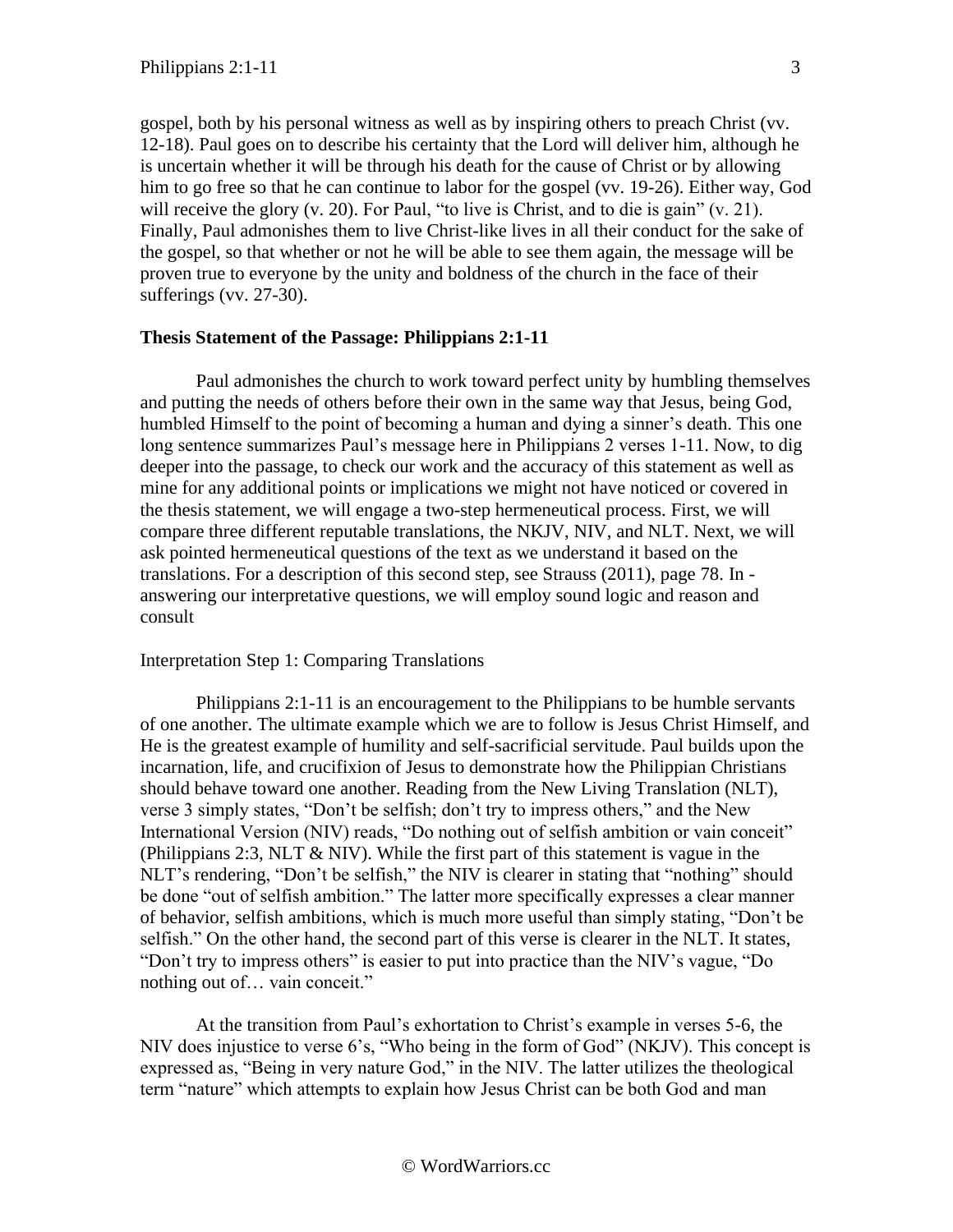simultaneously. It is an unhelpful insertion into this particular passage and can undoubtedly cause confusion. The term used in the NKJV, "form," is easier for readers to understand and lacks the more abstract theological implications of the term "nature." The Greek term  $\mu$ op $\phi$ n (morphe) indicates a visible image or appearance, and  $\mu$ op $\phi$ n  $\theta$ eov should be understood to signify what is visible of the invisible God (cf. Col. 1:15; Heb. 1:3). The NLT seems to understand Paul's message a little better than the NIV since it paraphrases "being in the form of God" (NKJV) as, "though He was God" (NLT). The NLT's translation does not allow for the possibility that Jesus was part of God, somewhat God, or like God in some way but states plainly what this passage seeks to convey, that he was God with respect to his preincarnate identity.

Interpretation Step 2: Asking Hermeneutical Questions

1. What is the author's purpose in light of the passage's genre and historical and literary context?

In Philippians 2:1-11, Paul is calling the Philippian Christians to a deeper understanding of Christ's love and for that deeper love to be manifested in their lives. In chapter 1, Paul prays that their "love may abound still more and more" so that they may "approve what is excellent" and be "without offense till the day of Christ Jesus" (Philippians 1:9-10, NKJV). It is Paul's desire that this group of loving Christians become more loving by becoming more like Jesus Christ.

Paul introduces the topic of unity in a series of four conditional statements. The NKJV and NIV translate these as four "if" statements while the NLT makes them into a group of rhetorical questions (Comfort, 2008, 165). These four statements represent the benefits of maintaining unity in Christ (Longman & Garland, 2006, 213). Paul begins with listing the ideals of community living in the church of God and then proceeds to describe the individual qualities that will help bring about such unity. He tells them that he will be overjoyed if they all think, love, and live in unity and harmony (Philippians 2:2, NKJV). His main point is that if they will be unselfish in all that they do, will not try to exalt themselves in the eyes of others, and consider the personal needs and situations of others as equal to or more important than their own, then they will be like Jesus Christ and will in this way achieve perfect unity in their fellowship (vv. 3-5).

2. How does this passage inform our understanding of the nature of God and his purpose for the world?

Although this passage is littered with profound theological statements, it is important to remember the author's purpose mentioned above. Paul is not writing Philippians 2:1-11 in order to teach a lesson on the deity of Christ or on the incarnation. Rather, these two truths seem to be mutual assumptions among Paul and his recipients (Longman & Garland, 2006, 219). Paul wrote this passage to teach the church a lesson about humility. However, the passage does provide some significant insight into the nature and heart of God. In it, we get a glimpse of what the earliest Christians, including the apostles, believed about the identity of Jesus and the subject of the incarnation.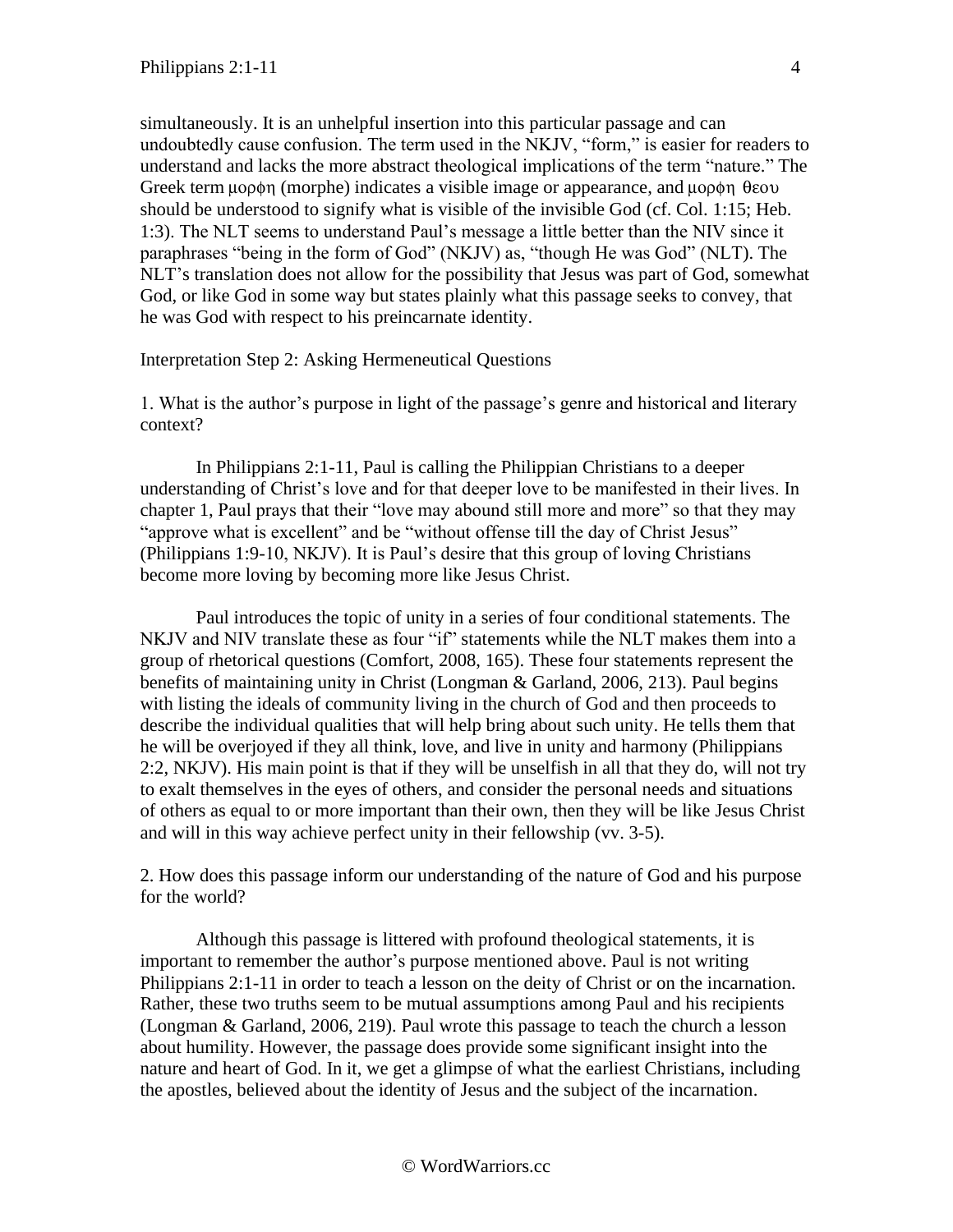First, from this passage we learn that Christians need to practice humility because God Himself is humble. Paul's use of language in verse 5 indicates that he wants the Philippians to both adopt the attitude of Christ and put that attitude into practice in their lives (Martin, 1976, 90). This concept is further developed by Paul's exposition of Christ's ultimate example of humility in both His incarnation and His death on the cross. Paul presents common truths about the incarnation, sufferings, death, and glorification of Christ in order to provide the ultimate example of how he wants his readers to think and behave.

The second important lesson that this passage reveals is that status is not something that God really respects or takes into account. In the text, Paul explicitly refers to Jesus as God. That he was "in the form of God" implies that He preexisted His human life as God, and the idea that He was "equal with God" demonstrates the fact that, although He became a man, Jesus never ceased being divine (Philippians 2:6, NKJV). Rather, He humbled Himself in two ways, by "[giving] up his divine privileges" (v. 7, NLT) and by "[dying] a criminal's death on the cross" (v. 8). Paul's point is that, although Jesus was God, He "made Himself nothing" (v. 7, NIV) by becoming a human being and subjecting Himself to the divine plan, becoming obedient unto death on the cross (v. 8). How could Paul's readers be proud, exalt themselves, or attempt to exercise dominion over others if the Lord whom they serve humbled Himself in such a profound manner (Longman & Garland, 2006, 219)?

3. Is the author addressing any problems within the church?

As mentioned previously, Paul prays for the Philippians that their "love may abound still more and more" (Philippians 1:9 NKJV). Paul writes Philippians in response to a gift sent to him by the Philippian church (4:18). So, he is clearly not condemning them for a lack of love. Rather he is commending them for the love they have shown thus far, and he is teaching them to increase that love even more.

In Philippians 2:1-11, Paul is teaching the church to walk in humility. Therefore, it is safe to assume that he is not teaching them this lesson because of problems in the church but because he is showing them how they can improve the fellowship which they already enjoy. However, the fact that Paul needed to teach them about Christ-like humility betrays their failure to attain to the perfect, loving humility of Christ. Longman and Garland explain that it was normative in Roman culture to earnestly covet high status "and to promote one's own honor" (Longman & Garland, 2006, 214). However, this does not necessarily indicate that the Philippian church was not humble or loving toward one another. It can be certain that they still had room to grow because they had not yet attained to the perfect standard of humility which was exemplified in the incarnation and crucifixion of Jesus Christ.

4. Does Paul's exposition on the incarnation and life of Christ support the Trinitarian doctrine that Jesus is a second eternal person apart from the God who is His Father?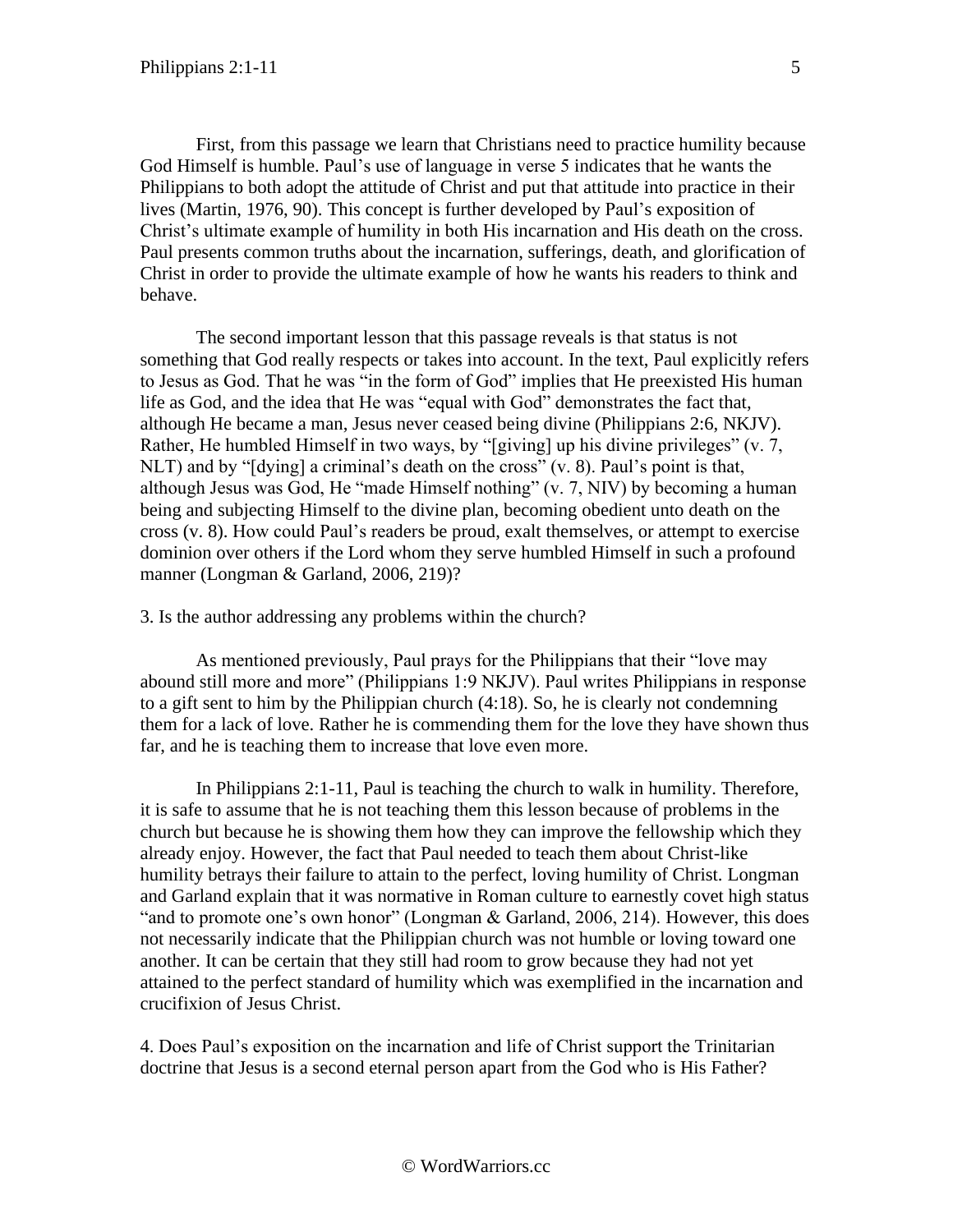Again, it is essential to keep in mind that the theology of this passage is task theology. The theological views and perspectives presented are intended to either support or further Paul's teaching on Christian humility. However, one important inference can be unmistakably made from this text, and that is this: Jesus is God. Two relevant questions can, then, be asked of the passage. How does the text present Jesus as God? Does it present Him as a second, co-eternal person with God or as God Himself who has come in human flesh? It is important to recognize that the emphasis of the passage is on Christ's humility, depicted in both the incarnation and the crucifixion. The text merely states that Jesus existed "in the form of God" (Philippians 2:6, NKJV). Paul preludes his description of the incarnation of Christ with the idea of Jesus existence as God. Therefore, it can be safely inferred that Paul is referring to Jesus' pre-existence as God prior to his human birth*. The Expositor's Bible Commentary* agrees (Longman & Garland, 2006, 219). Similarly, the mention in verse 6 of His equality with God, which is a natural result of His being God, serves as a transition into Paul's mention of the incarnation in verse 7. So, Paul is saying that Jesus pre-existed His humanity as God Himself, and although He became a lowly human being, He never ceased being divine during His human lifetime.

Another question Trinitarians might ask of this passage is, why does the passage say that Jesus "became obedient" (v. 8) and obedient to whom? The answer lies in both the incarnation explained in verses 6-7 and in Jesus' appearing as a man (v. 8a). Paul says that Jesus existed "in the form of God" prior to His incarnation, and He never ceased being God, although He was fully human (Philippians 2:6). After Jesus' incarnation, it logically follows that He had now become human. The statement that he "humbled Himself" can either refer to "being found in appearance as a man" or to "[He] became obedient." The latter is the most likely meaning, given the English sentence structure in verse 8. "Being found in appearance as a man" is set off from the rest of the sentence with a comma, and "He humbled Himself" and "became obedient" is joined by the conjunction "and," indicating a close relationship between the two (v. 8). While it is true that God humbled Himself to the point of becoming a human being, what the text states is that Jesus Christ, already being human, humbled Himself to the point of obedience to the divine plan.

In Summary, although Jesus became a man, He pre-existed His human experience as God, and therefore He was subject to no one because He was God. However, He subjected Himself to His own divine plan and to His eternal existence which transcended His temporal human experience. This verse does demonstrate Jesus' relationship to God the Father as "subservient" (Comfort, 2008, 170), but only in His humbled humanity during the time between His incarnation and His crucifixion. It does not reveal a subservient role from all eternity.

### Interpretation Step 3: Practical Application

Philippians 2:1-11 speaks volumes about the humility of Christ and God. Although He is both supreme and sovereign over every being and power in existence, He Himself is of a humble Spirit. God has no need to puff Himself up or impress others. He